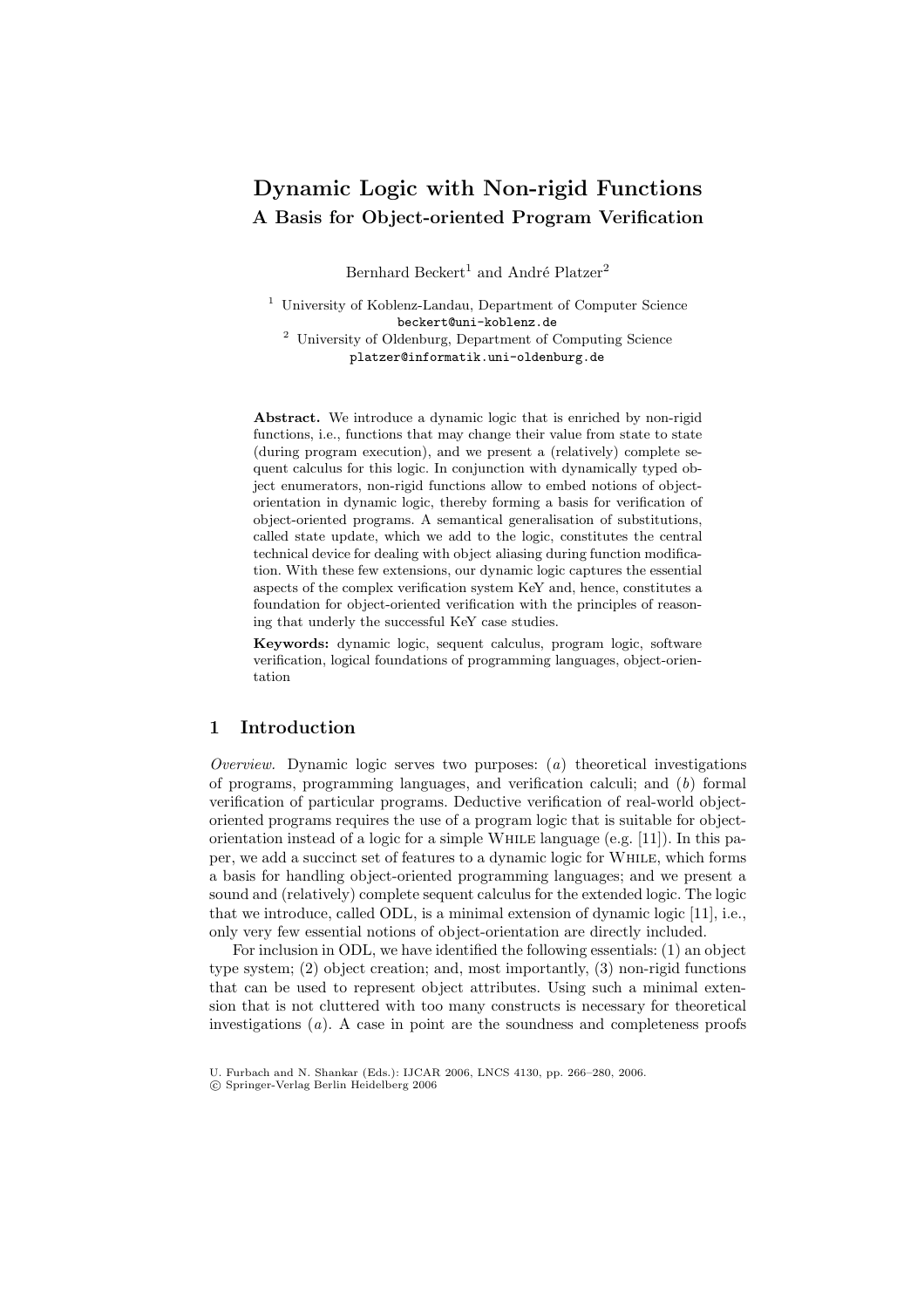for the ODL calculus, which are—though not trivial—still readable, understandable and, hence, accessible to investigation. Furthermore, ODL is sufficient for verifying programs written in real-world programming languages  $(b)$ , because they can be transformed into ODL programs uniformly (as practical experience with the KeY prover implementation shows, see below). ODL thus serves both purposes of a dynamic logic. In this paper, Java-like languages are considered for transformation into ODL programs.

In addition to providing a sound and complete calculus for ODL, a prime contribution of this paper is the logic ODL itself, which forms a coherent basis for object-oriented verification.

The KeY Project and ODL. The work reported in this paper has been carried out as part of the KeY project [2], the goal of which is to develop a comprehensive tool supporting formal specification and verification of JAVA CARD programs within a commercial platform for UML/JML-based software development. This approach is based on the design-by-contract paradigm. In KeY, contracts are verified statically using a semi-automatic, interactive theorem prover on the basis of a dynamic logic for  $100\%$  JAVA CARD [5].

ODL captures the essence of reasoning underlying the KeY approach. Here, we consolidate the foundational principles of KeY into this concise logic, which is not only (relatively) complete in theory but also provides sufficient means for practical object-oriented verification. Practical applicability has been demonstrated in successful case studies (e.g. [15]) with the KeY prover. Now, using ODL, we focus on more theoretical aspects in this paper.

Dynamic Logic. The principle of dynamic logic  $(DL)$  is to facilitate the formulation of statements about program behaviour by integrating programs and formulas within a single specification language (see e.g. [11] for a general exposition of DL). By permitting arbitrary programs  $\alpha$  as actions of a labelled multi-modal logic, dynamic logic provides formulas of the form  $[\alpha]\phi$  and  $\langle \alpha \rangle \phi$ , where  $[\alpha]\phi$ expresses that all (terminating) executions of program  $\alpha$  lead to states in which  $\phi$  holds, whereas  $\langle \alpha \rangle \phi$  expresses that there is at least one terminating execution of  $\alpha$  after which  $\phi$  holds. A Hoare-style specification  $\{\phi\} \alpha \{\psi\}$  can be expressed as  $\phi \rightarrow [\alpha]\psi$ . In contrast to Hoare logic and temporal logic approaches, dynamic logic further permits to express structural relationships between different programs, for example,  $\langle \alpha \rangle \phi \rightarrow \langle \alpha' \rangle \phi$  and  $[\alpha](c \geq 0 \rightarrow \langle \alpha' \rangle c \leq d \cdot d)$ .

Object-orientation. Typical features of object-oriented programming languages include structured object data types with inheritance and subtyping, resolving method invocation by dynamic dispatch, overloading, hiding of fields, object creation, exception handling (as well as other means of abrupt completion) and side-effects during expression evaluation. There is no general consensus on the question which of these features constitute the heart of object-orientation and which are just contingent features of object-oriented languages (see, e.g., [14] for a discussion why exception handling is orthogonal to object-orientation). We are not trying to answer this question by including some features into ODL and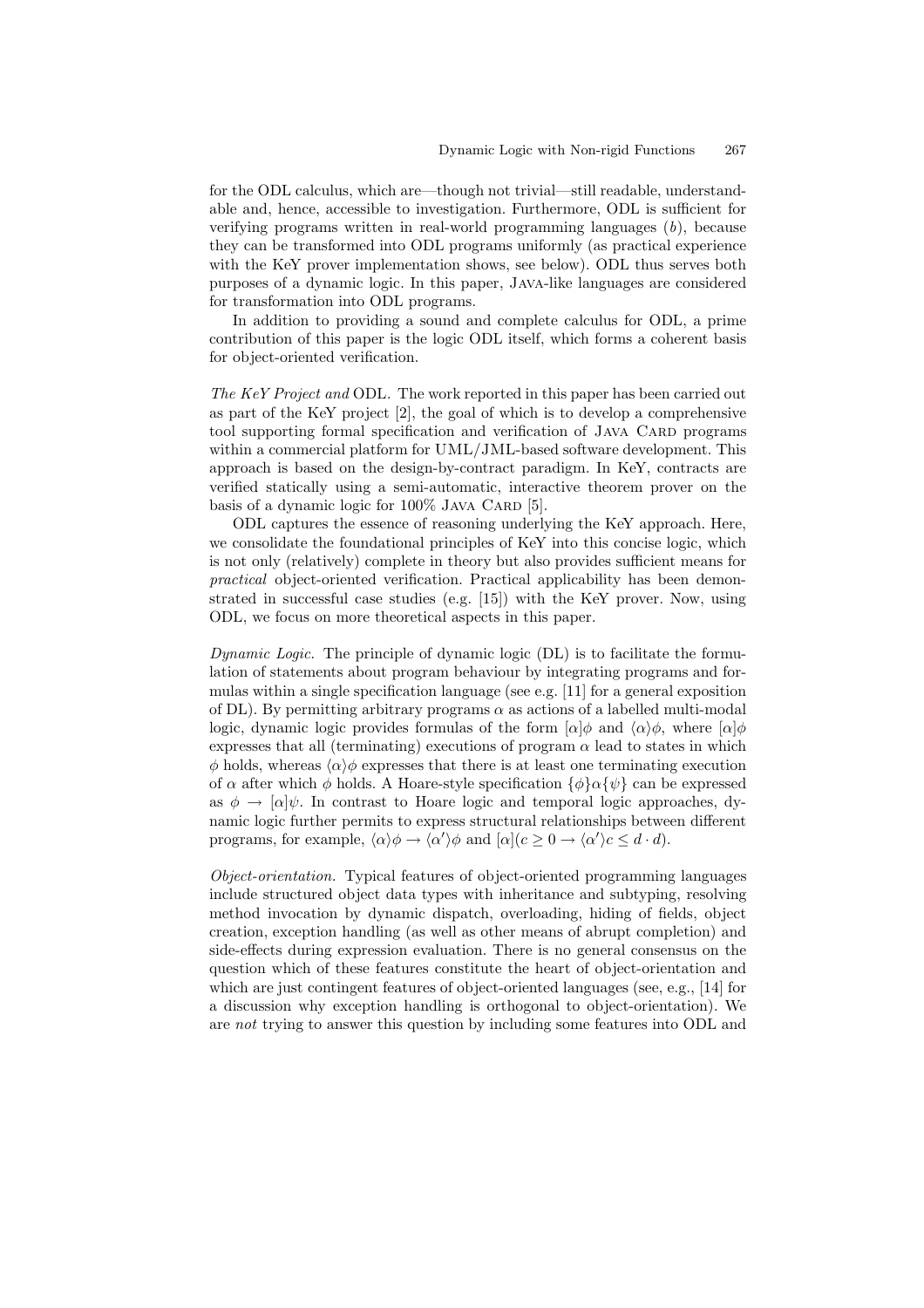others not. Instead, our choice was to include those features that are  $(a)$  frequently used in object-oriented languages and  $(b)$  cannot be removed easily by program transformation. We put more emphasis on the latter criterion  $(b)$  than on a general philosophy of what should be considered object-oriented.

Related Work. Stärk and Nanchen [20] define a dynamic logic for single steps of abstract state machines and develop a calculus. Their dynamic logic has some features in common with ODL; it uses a related but distinct notion of parallel updates. Their calculus, however, is unwieldy as it uses a multitude of axioms and necessitates several successive translations with complicated reasoning on termination conditions and the absence of clashes. Due to the limitation to single steps, their logic is not suitable for verification of proper algorithms.

Von Oheimb and Nipkow [22] describe a Hoare calculus for NanoJava, which has many more native language features than ODL. Their calculus, that is accordingly more complicated and harder to use than ours, has been formulated in Isabelle/HOL and proven sound and complete relative to a semantics of Nano-Java specified in Isabelle. In [16], Nipkow defines a programming language to capture the essentials of object-orientation (without giving a calculus). Yet, this language keeps more built-in features than ODL, like exceptions and casts.

Pierik and de Boer [17] present a wp-calculus for a moderate abstraction of an object-oriented programming language with a fairly rich set of features (without exceptions) and a focus on method invocation, using an assertion language with quantification over sequences of objects. Their calculus uses a complicated treatment of object creation and is proven complete only relative to the strongest postconditions of programs, which is a comparably weak notion of completeness.

Abadi and Leino [1] present a logic for reasoning about a programming language with prototype-based object inheritance. Their logic resembles a formal type system enriched with pre- and postconditions.

Igarashi et al. [12] define a  $\lambda$ -calculus for functional JAVA (without assignments) and use it to investigate type-safety as well as parametric type genericity.

Other approaches [2, 9, 13, 19, 3], which aim to define and use calculi for verifying full (or large fragments of) JAVA or  $C#$  are too complex for our second goal (besides verification) of a small and easy to understand basis that allows theoretical investigations of programs, program languages, and calculi.

The strength of the ODL approach compared to others lies primarily in an (even) smaller amount of language features and a simple language semantics building on classical first-order dynamic logic. With this basis, the ODL calculus is straightforward and behaves reasonably in practical application scenarios. On a proof-theoretical level, a noteworthy difference is that ODL completeness is even proven relative to first-order arithmetic.

Structure of this Paper. After introducing syntax and semantics of the logic ODL in Section 2, the transformation from existing object-oriented languages into ODL is surveyed in Section 3. As the central contribution of this paper, Section 4 introduces a sound and relatively complete calculus for ODL. Finally, in Section 5 we draw conclusions and discuss future work.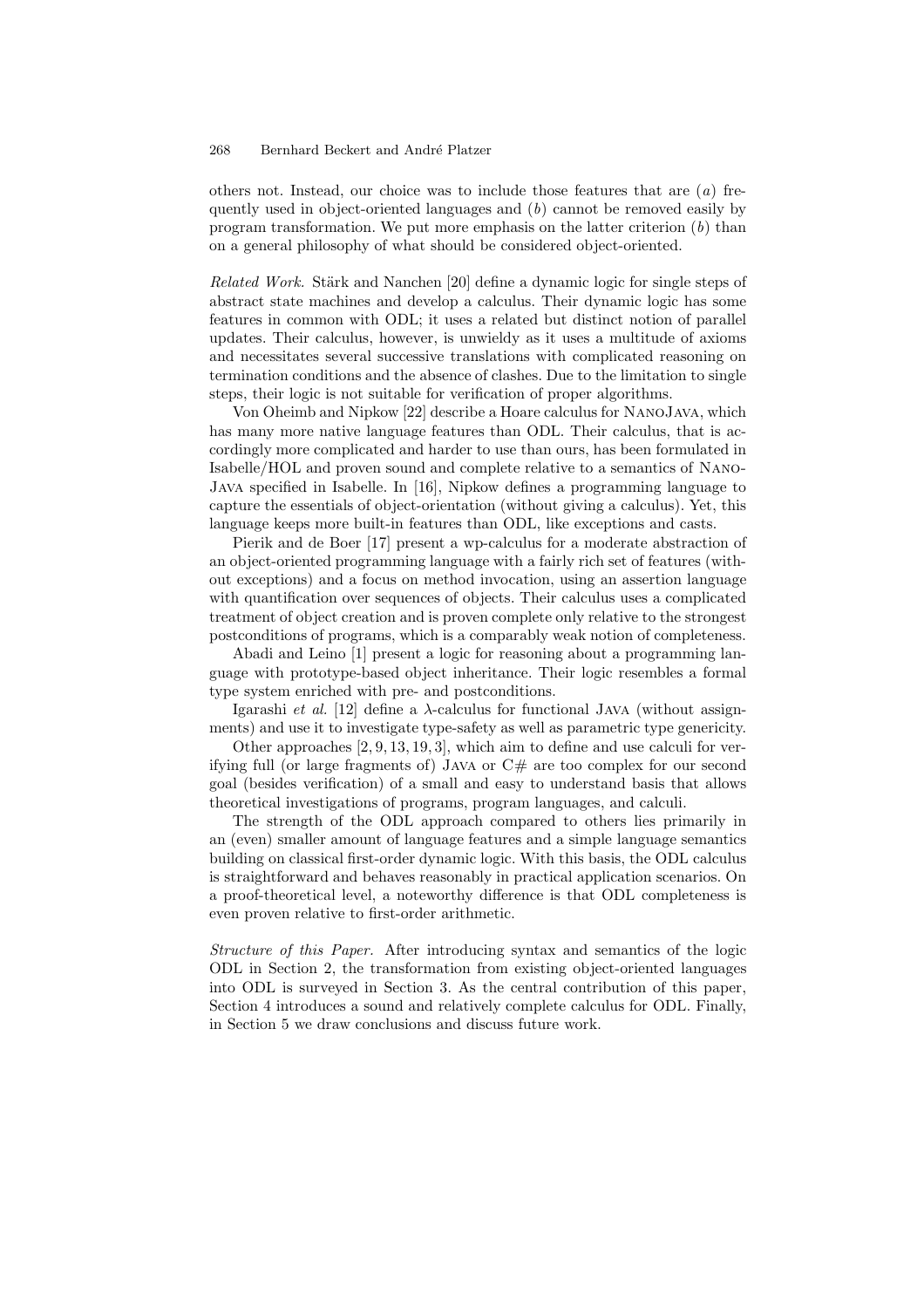## 2 Syntax and Semantics of ODL

Overview. In addition to dynamic logic for a standard While programming language [11], we use three important concepts.

Type System. The ODL type system needs to represent types of existing objectoriented programming languages. Since classes are a central concept of objectorientation, ODL uses a proper type system rather than an indirect encoding of types as formulas or numbers. Program constructs whose behaviour depends on dynamic typing (like method invocation) can be translated into ODL code with instanceof formulas (see Section 4) to access the dynamic type of expressions.

Dynamic Object Creation. ODL needs to have a way to represent object creation and dynamic types. We introduce object enumerators: for each natural number  $n$ there is one distinct object, denoted by the term  $obj_c(n)$ , of each object-type C. Then, dynamic type-checks simply amount to checking from which of these free type generators an object originates. As opposed to memory models [21], each type has a disjoint set of created objects. Hence, objects of different types are never aliased. The prover can profit from this higher level of abstraction and the resulting simplicity. This design prohibits arbitrary pointer arithmetic, though.

State Updates. Object-oriented programming languages allow to modify object attributes. ODL represents attributes as non-rigid function symbols, i.e., functions that may change their value during program execution. Changes to such non-rigid functions are promoted throughout a formula by means of *state up*dates, which can be seen as a "semantical" generalisation of syntactic substitutions. The update mechanism of ODL provides a means for handling symbol aliasing and for applying state updates to modalities. Moreover, bundling changes of multiple locations to one *parallel* update of simultaneous effect, accelerates the prover considerably.

Modelling object attributes as non-rigid function symbols emphasises the logical properties of object states. This avoids encoding objects states in memory structures and improves readability (as compared to memory-model-based approaches). For ODL, the usual object access o.x is a notational variant of  $x(o)$ .

Syntax of ODL. A (nearly) arbitrary type system can be plugged into ODL. For simplicity, it is assumed to form a lattice (which is no real restriction as any type structure can be embedded into a lattice) satisfying additional conditions.

**Definition 1.** The type system  $TYP$  is a (decidable) lattice with sub-type relation  $\leq$ . Within TYP, there is a designated subset of object-types (which are subject to object creation). The type lattice conforms to the following restrictions: (a) the type nat of natural numbers is an element of  $TYP$ ; (b) object-types have only finitely many subtypes; (c) the bottom type  $\perp$  is not an object-type; (d) all subtypes of an object type (except  $\perp$ ) are object-types; (e) there is an object-type Null, which is a subtype of all object-types.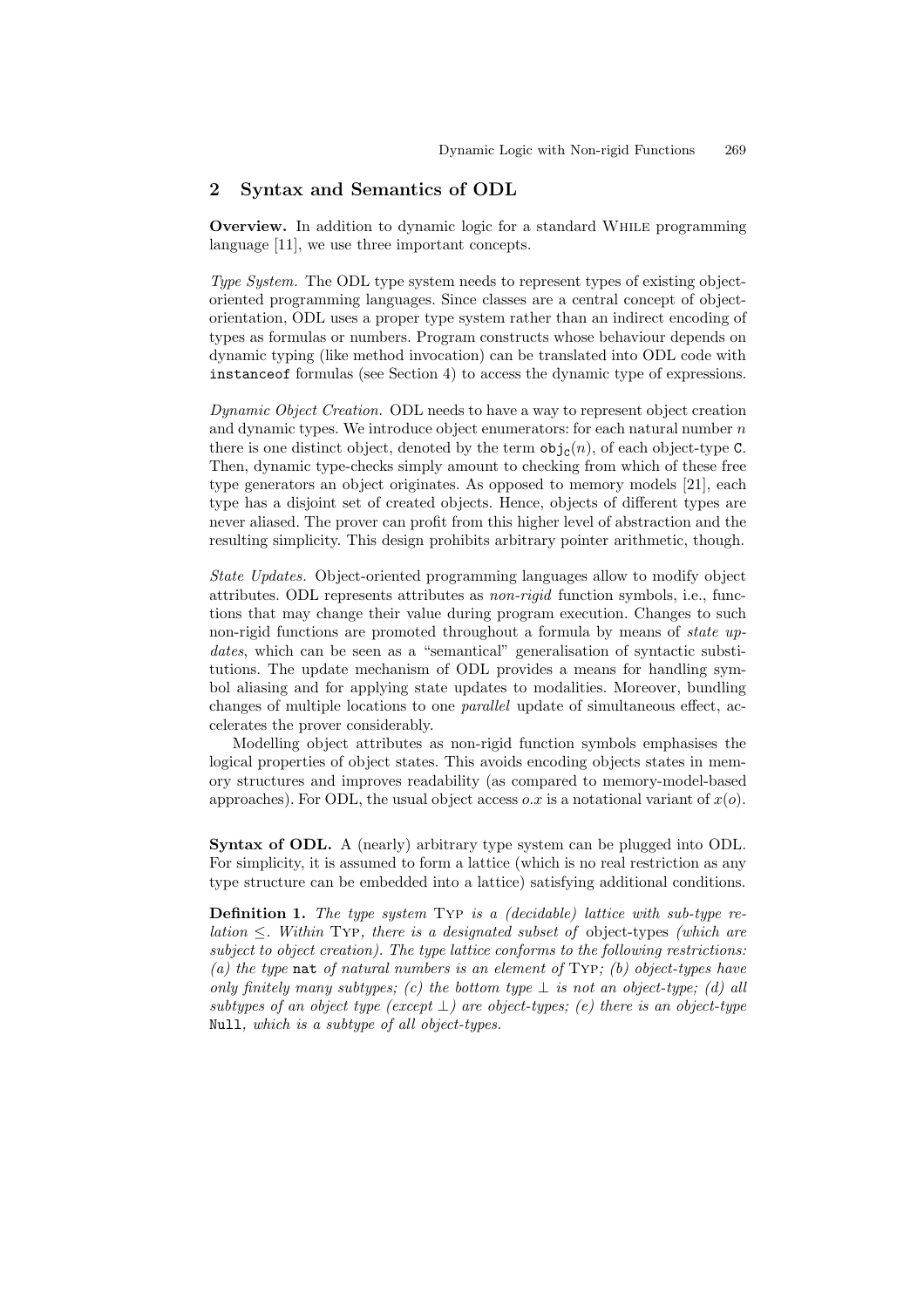Note that function and tuple types are not part of the object-level type system Typ. Instead, the typing of a function symbol with  $n$  parameters of types  $\sigma_1, \ldots, \sigma_n \in \text{Typ and result type } \tau \in \text{Typ is } \sigma_1 \times \cdots \times \sigma_n \to \tau.$  Despite (b), Typ may contain infinitely many object-types (that are not subtypes of each other). Assumptions  $(c-e)$  are not essential but simplify notation in the sequel.

Figure 1 shows part of an ODL type system embedding Java types. Of the types shown, Object, Date, and String, are object-types. Unlike the Java-type int, they permit object creation during program execution. The special object-type Null represents the type of the single Java null-pointer, which is a possible value for expressions of any object-type but not for those of integer types. In the case of Java, nat will not occur in the original programs but emerge during the transformation in Section 3.



Fig. 1. Lattice for part of Java.

Terms and Formulas. The formulas of ODL are built over a set V of variables and a signature  $\Sigma$  of function and predicate symbols, which have a fixed static type. Function symbols are either *rigid* or *non-rigid*, with only non-rigid symbols being subject to assignment during program execution (program variables are represented by non-rigid constants, object attributes by non-rigid functions). Our calculus assumes the presence of sufficiently many symbols of each kind.

The signature  $\Sigma$  is assumed to contain the traditional rigid function and predicate symbols for type nat, such as  $0, 1, +, \cdot, \leq, \geq$ , as well as the rigid symbol null of type Null. For object-types  $C \in TYP$ , in addition to a non-rigid symbol next<sub>c</sub> of type nat (the number of the next object to be created),  $\Sigma$  contains a rigid function symbol  $obj_c$  of the typing  $nat \rightarrow C$ . The intended semantics of such an *object enumerator*  $obj<sub>C</sub>$  is to enumerate all objects of type C.

The set Trm( $\Sigma \cup V$ )<sub>τ</sub> of terms of type τ (or subtypes thereof) is defined as in classical many-sorted first-order logic. Additionally, we use conditional terms of the form  $(f\phi)$  then t elset' fi). They evaluate to the value of t if  $\phi$  is true and to the value of t' otherwise (conditional terms are no essential ingredient of ODL, primarily used to simplify concepts and notation).

The formulas of ODL are defined as common in first-order dynamic logic. That is, they are built using the connectives  $\land, \lor, \rightarrow, \neg$ , equality  $\dot{=}$  and the quantifiers  $\forall$ ,  $\exists$  (first-order part). In addition, if  $\phi$  is a formula and  $\alpha$  a program, then  $\alpha|\phi,\langle\alpha\rangle\phi$  are formulas (dynamic part). Refer to [18] for a detailed definition of the syntax and semantics of ODL. For enhanced readability, we sometimes use the notation  $\forall x : \tau \phi$  for quantification when x is of type  $\tau$ .

Programs. The control structures of ODL are those commonly found in a WHILE programming language: ODL programs are constructed using (a) sequential composition  $\alpha$ ;  $\gamma$ , (b) conditional execution  $if(\phi) \alpha$  else  $\gamma$ , and (c) loops while( $\phi$ )  $\alpha$ , with quantifier-free first-order formulas  $\phi$  as conditions. The *atomic* programs of ODL are state updates:

**Definition 2 (State updates).** Let  $n \in \mathbb{N}$  and, for  $1 \leq i \leq n$ , let  $f_i$  a nonrigid function symbol of type  $\sigma_i^1 \times \cdots \times \sigma_i^{k_i} \to \tau_i$ ,  $f_i(t_i^1, \ldots, t_i^{k_i}) \in \text{Trm}(\Sigma \cup V)_{\tau_i}$ ,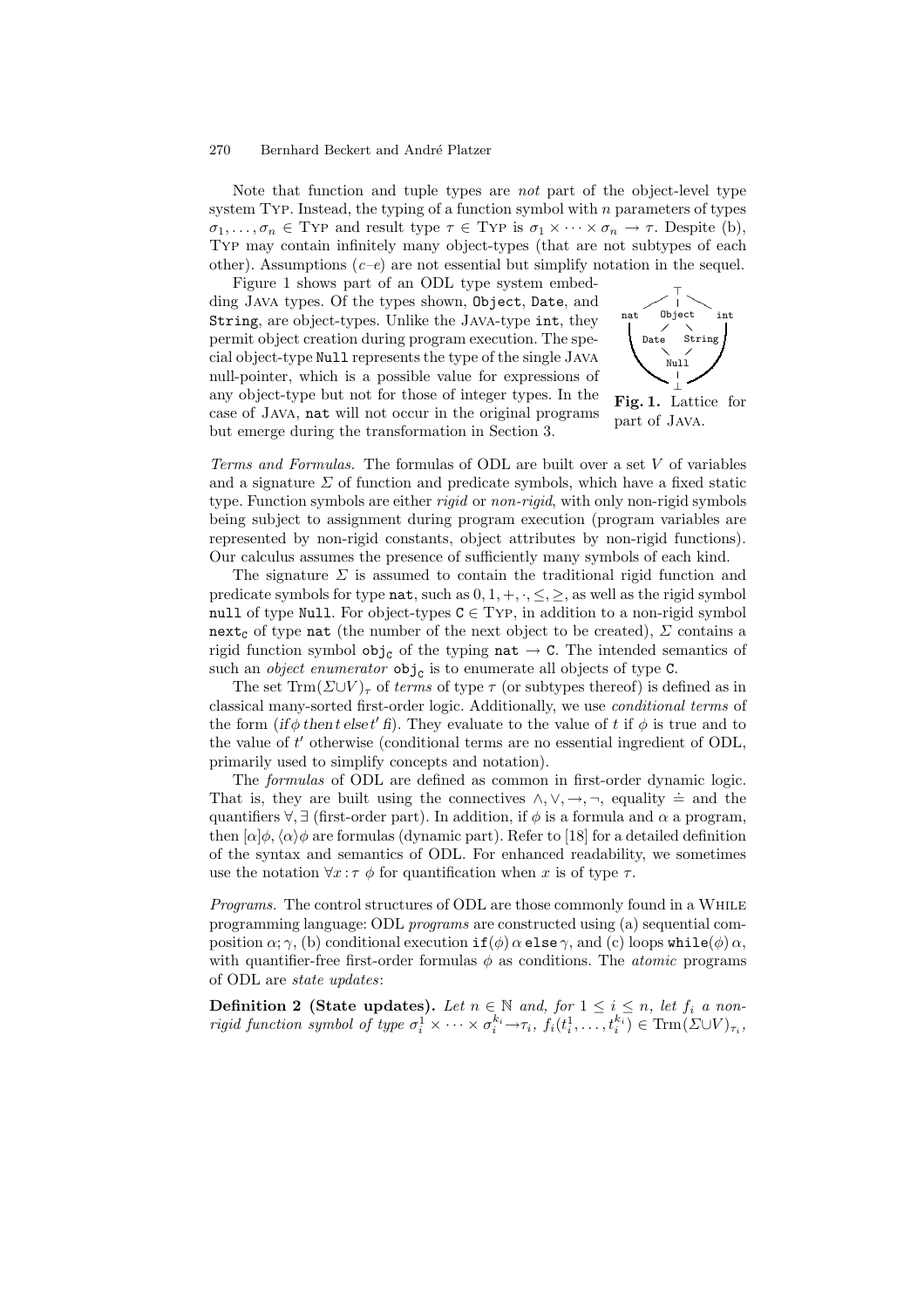and  $t_i \in \text{Trm}(\Sigma \cup V)_{\tau_i}$  with types  $\sigma_i^j$ ,  $\tau_i$ . Then, a (state) update has the form  $f_1(t_1^1, \ldots, t_1^{k_1}) := t_1, \ldots, f_n(t_n^1, \ldots, t_n^{k_n}) := t_n.$ 

The intended effect of  $f(t) := t'$  is to change the interpretation of f at location t to t', with multiple modifications  $(n > 1)$  working in parallel, i.e., the  $t_i^j$ and  $t_i$  are all evaluated prior to the (parallel) modifications.

Method calls can be added to ODL by permitting  $c := m(t_0, \ldots, t_n)$  as an atomic program that represents an invocation of the method m on parameters  $t_i \in \text{Trm}(\Sigma \cup V)$  and assignment of the result (if any) to c. For most programming languages,  $t_0$  is the object on which  $m$  is invoked. Fixed-point semantics then defines the effect of a method invocation. For simplicity, the particularities of method calls are not formally investigated further here.

Semantics. The interpretations of ODL consist of worlds (states) that are firstorder structures, associating total functions and relations of appropriate type with function and predicate symbols.

**Definition 3 (Interpretation).** An interpretation  $I$  is a non-empty set of (typed) first-order structures, called states, over a signature  $\Sigma$  such that: (1) all states have the same interpretation of rigid symbols; (2) the set of states of I is closed under the modification (see below) of finitely many non-rigid symbols at finitely many locations; (3) for each type  $\tau$ , all states share the same set  $I(\tau)$  as the set of objects of type  $\tau$ ; the universe of all states is the union of the  $I(\tau)$ ; (4) for all types  $\sigma, \tau:$  if  $\sigma \leq \tau$  then  $I(\sigma) \subseteq I(\tau)$ ; (5)  $\sigma \sigma$  is interpreted as a bijection from N into the set of objects having C as their most-specific type, i.e., that are of type  $C$  but not of any subtype of  $C$ ; (6) the interpretations of the  $\mathsf{obj}_\mathsf{C}$  symbols have disjoint ranges; (7)  $\mathsf{nat}$  is interpreted as the set of natural numbers, with operators as usual; (8) the interpretation of the Null type is a singleton; that of  $\perp$  is empty.

In the following, s denotes a state of I and  $\beta$  an assignment of variables, i.e., a mapping from  $V$  to the universe of  $I$  that respects types. Non-rigid symbols, like program variables or attributes, are allowed to assume different interpretations in different states. Logical variable symbols, however, are rigid in the sense that their value is determined by  $\beta$  alone and does not depend on the state. We use  $s[f(e) \rightarrow d]$  to denote the *semantic modification* of state s that is identical to s except for the interpretation of the non-rigid symbol  $f$  at position  $e$ , which is  $d$ .

Definition 4 (Valuation of terms and formulas). For terms and formulas, the valuation  $val_{I,\beta}(s, \cdot)$  with respect to  $I, \beta, s$  is defined as usual for first-order modal logic [10], i.e., using the following definitions for the modal operators:  $val_{I,\beta}(s,[\alpha]\phi) = \text{true}$  iff  $val_{I,\beta}(s',\phi) = \text{true}$  for all s' with  $(s,s') \in \rho_{I,\beta}(\alpha)$  and  $val_{I,\beta}(s,\langle \alpha \rangle \phi) = \text{true} \text{ iff } val_{I,\beta}(s',\phi) = \text{true} \text{ for some } s' \text{ s.t. } (s,s') \in \rho_{I,\beta}(\alpha).$ 

With the exception of state updates, the semantics— $\rho_{I,\beta}(\alpha)$ —of programs is as customary. In order to demonstrate how concise and simple the ODL language semantics is devised, the full formal definition is provided.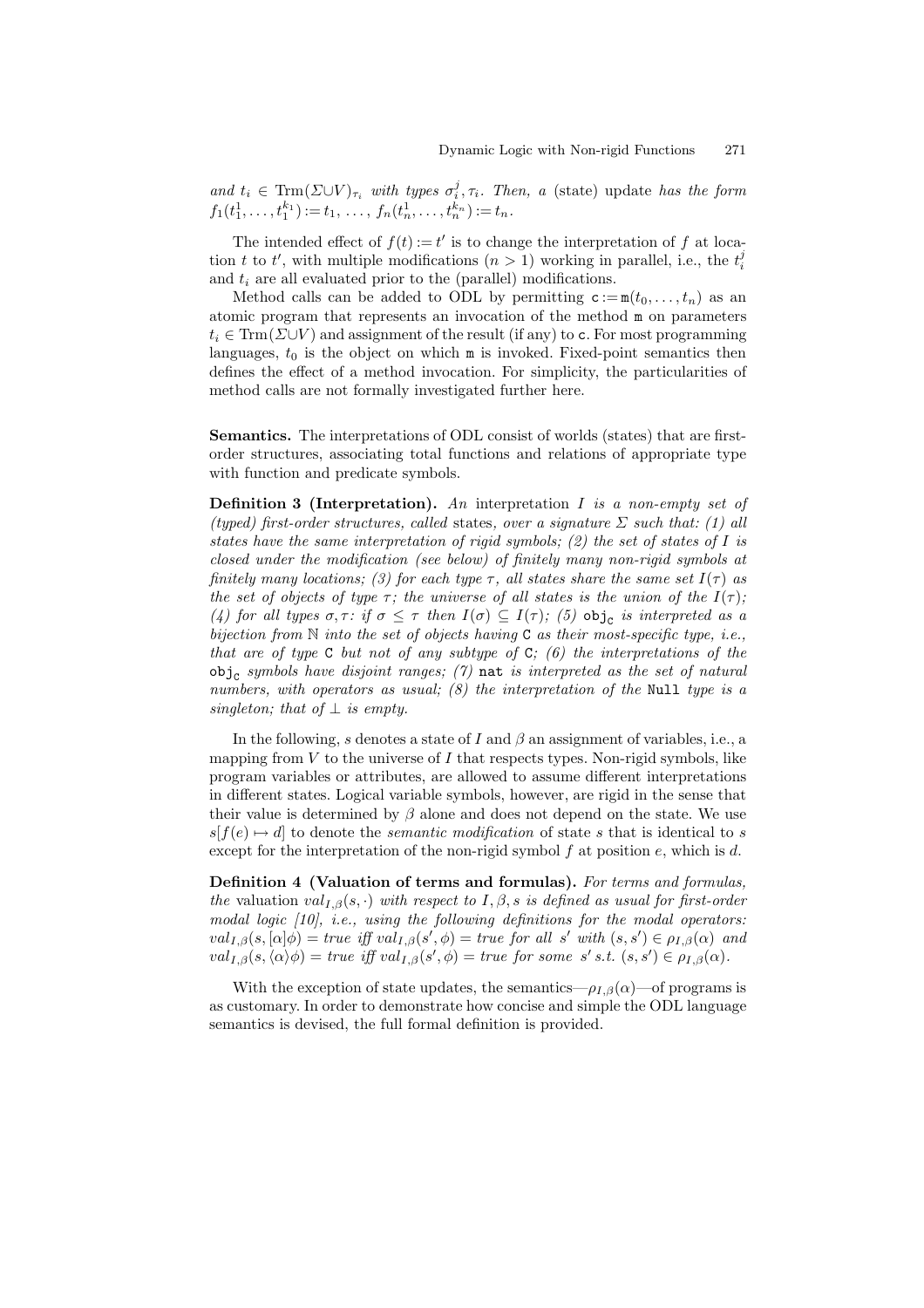**Definition 5 (Semantics of programs).** The valuation  $\rho_{I,\beta}(\alpha)$  of a program  $\alpha$  is a relation on the states of I. It specifies which state s' (if any) is reachable from a state s by executing program  $\alpha$  and is defined as follows:

- 1.  $(s, s') \in \rho_{I,\beta}(f_1(t_1^1, \ldots, t_1^{k_1}) := t_1, \ldots, f_n(t_n^1, \ldots, t_n^{k_n}) := t_n)$  iff  $s = s_0, s' = s_n$ , and  $s_i = s_{i-1}[f_i(val_{I,\beta}(s,t_i^1),...,val_{I,\beta}(s,t_i^k)) \mapsto val_{I,\beta}(s,t_i)] \quad (1 \leq i \leq n)$ .
- 2.  $(s, s') \in \rho_{I, \beta}(\alpha; \gamma)$  iff  $(s, u) \in \rho_{I, \beta}(\alpha)$  and  $(u, s') \in \rho_{I, \beta}(\gamma)$  for some state u.
- 3.  $(s, s') \in \rho_{I, \beta}(\text{if}(\phi) \alpha \text{else} \gamma) \text{ iff } (1) val_{I, \beta}(s, \phi) = \text{true} \text{ and } (s, s') \in \rho_{I, \beta}(\alpha),$ or (2)  $val_{I,\beta}(s,\phi) = \text{false}$  and  $(s,s') \in \rho_{I,\beta}(\gamma)$ .
- 4.  $(s, s') \in \rho_{I, \beta}(\text{while}(\phi) \alpha)$  iff there are  $n \in \mathbb{N}$  and  $s=s_0, \ldots, s_n=s'$  such that (1) for  $0 \leq i < n$ ,  $val_{I,\beta}(s_i, \phi) = true$  and  $(s_i, s_{i+1}) \in \rho_{I,\beta}(\alpha)$ , and (2)  $val_{I,\beta}(s_n, \phi) = false$ .

Note that according to this definition, the modifications of a state update are executed simultaneously in the sense that the terms  $t_i^j, t_i$  are evaluated in the initial state  $s = s_0$ . However, if there is a clash, i.e., if two modifications assign different values to the same location, then the rightmost modification wins, which turns out to be more natural for sequential programs than alternative approaches to clash semantics [18]. Like classical dynamic logic, ODL focuses on the input/output behaviour of programs and program parts. Hence it cannot be used to express properties of programs during an infinite run, which would require an extension of ODL to trace semantics (versions of DL with trace semantics are described in  $[7]$  for classical DL and in  $[6]$  for JAVA CARD).

## 3 ODL as a Basis for Handling Real-world Languages

In this section, we survey the transformation from real-world object-oriented programs into ODL as a basis for their verification. The particular transformation that we consider here is implemented by schematic inference rules in the KeY deduction engine. It transforms JAVA CARD programs into a sublanguage of Java that corresponds to ODL, except for notation. Experience with KeY in practice shows that the transformation leads to a linear increase in the size of the program and that the time complexity of the transformation is linear in the size of the program. The resulting program retains the structure of the original, as the transformation only locally replaces language features that are not part of ODL. Hence, the relation between Java and ODL programs is easy to grasp for users. Due to space limitations, we have to restrict this presentation to the key ideas enriched with illustrative examples; see [5, 18] for more details.

Type Transformations. As the subtype relation of the class hierarchy is integrated directly, fields and methods undergo a simple translation. An attribute  $f : \sigma_1 \times \ldots \times \sigma_n \to \tau$  of class  $\zeta$  is represented as a non-rigid function symbol  $f: \zeta \times \sigma_1 \times \ldots \times \sigma_n \to \tau$ , which stores at position  $(o, a_1, \ldots, a_n)$  the value that field f of object o has at position  $(a_1, \ldots, a_n)$  (for array types  $n > 0$ ).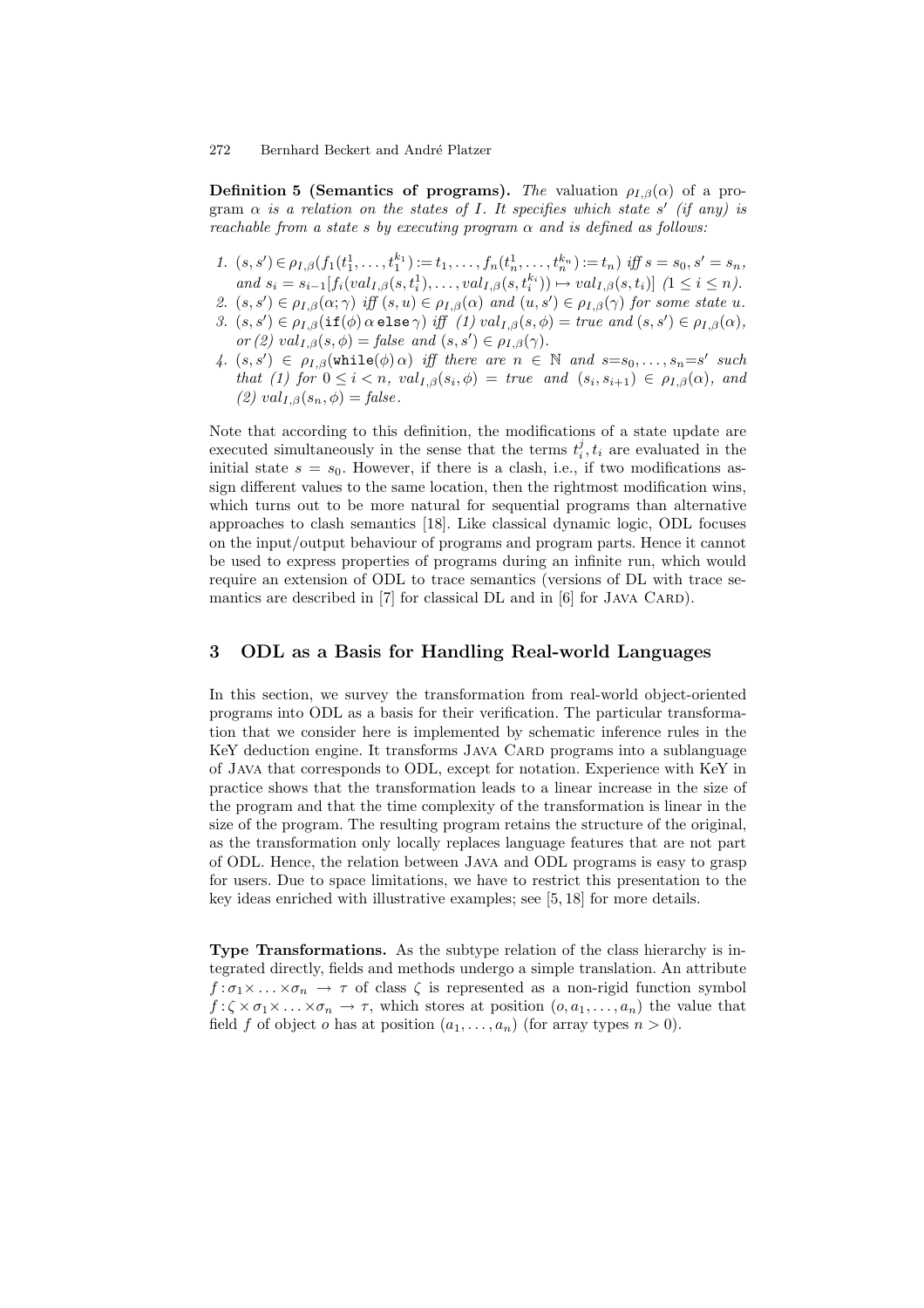Code Transformations. Most features of current programming languages have a simple uniform transformation into ODL, which accomplishes their effects with more elementary means and without introducing memory or machine models.

Object Creation. Object creation has to support dynamic type-checks, establish object identity and maintain the current type extension. Because of the properties of ODL object enumerators, these demands are fulfilled by translating occurrences of  $c := \texttt{new C}()$  into the state update  $c := \texttt{obj}_c(\texttt{next}_c)$ ,  $\texttt{next}_c := \texttt{next}_c + 1$ .

Two objects created by distinct invocations of new are always different, which is achieved by means of the disjoint bijection constraints on  $\mathrm{obj}_C$  and the increment of  $next_c$ . Maintaining the extension, i.e., a set of all objects created by program execution so far, is needed in order to express properties  $\phi$  of all objects that have already been created with an invocation of new. As  $next<sub>c</sub>$  counts the number of objects created of type **C**, this corresponds to:  $\forall n \ (n < \texttt{next}_{\texttt{C}} \rightarrow \phi(\texttt{obj}_{\texttt{C}}(n)))$ . Using object enumerators, it is further possible to express dynamic type-checks. For a term  $t$  and object-type C, we define the type-check formula  $t$  instance of C to be an abbreviation of  $\exists n$ : nat  $\bigvee_{\text{Null} < \tau \leq \mathbf{C}} t = \text{obj}_{\tau}(n)$ .

Despite the static typing of symbols in  $\Sigma$ , ODL needs dynamic type-checks because the *interpretation* of a constant symbol c of (static) type  $\tau$  in  $\Sigma$  can have any subtype  $\sigma \leq \tau$  depending on the current state.

The ODL treatment of object creation is still safe in the presence of garbage collection due to the absence of pointer arithmetics and resource limitations [18]. A further advantage of object enumerators is the simplicity of the contribution of natural numbers—which are already part of ODL for completeness reasons—to object identity without the need to use Skolem symbols for object creation.

Side-effects. Expressions with side-effects can be replaced by a sequence of state updates to temporary program variables, each of which encapsulates one effect of the original expression. Therefore, the order of assignments has to respect the evaluation order constraints of the investigated real-world language. For example, the JAVA fragment  $a[i++]=b--+b$  can be *schematically* translated into an ODL program  $vi := i$ ;  $i := i + 1$ ;  $vb := b$ ;  $b := b - 1$ ;  $a(vi) := vb + b$  that does not have side-effects. This ODL program can be condensed to a single parallel update using our simplification rules (see Section 4), which results in  $i := i + 1, b := b - 1, a(i) := b + (b - 1)$ . ODL updates can be more verbose than side-effecting Java expressions, but they are also more explicit. For the purpose of verification, it is beneficial to have the actual effects readily identifiable.

Exception Handling. Exceptions are not built into ODL, but have to be emulated by preprocessing program transformations. Exception raising can be simulated by introducing appropriate conditions on a (local) program variable that stores the raised exception (which is passed up the call trace when it is not caught). Consider the following example with exception raising and handling:

```
try { while (d := 0){if (d < 0) {throw new RangeEx(d);} else {d=d-1;}}
      /* do something */
```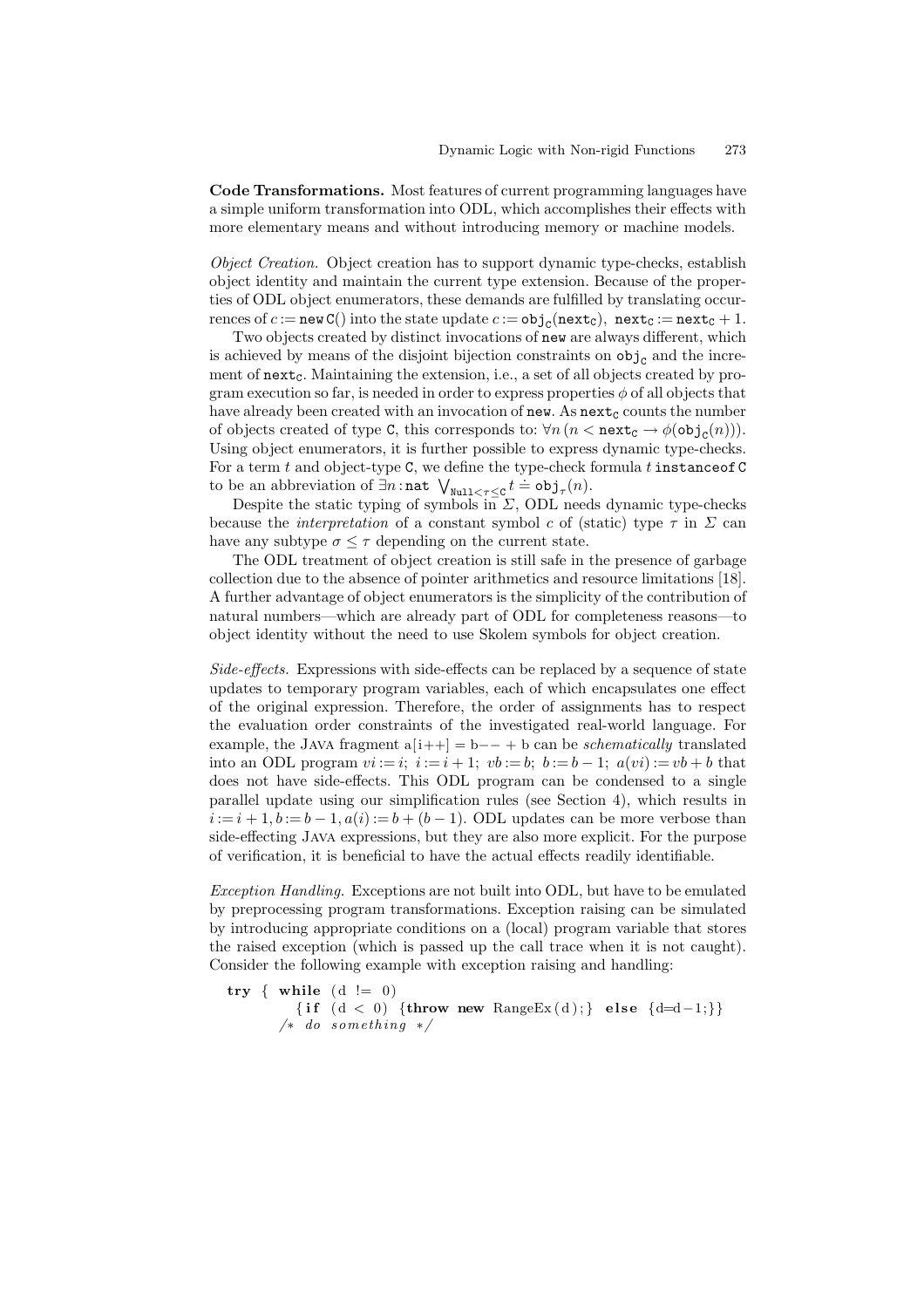$\}$  catch (RangeEx r) {/\* handle range \*/}

It can be transformed into a program that uses exception polling instead:

```
Exception r = null;
while (r == null \& d != 0){if (d < 0) { r = new RangeEx(d); } else {d=d-1;}}
if (r == null) {/* do something */}
else if (r instanceof RangeEx) \{/* \ handle \ range *\}else {return r; /* pass up the call trace */}
```
In favour of a simple logic and calculus, ODL compromises on readability when handling exceptions by program transformation. This is non-crucial in the sense that exceptions are not an inherently object-oriented feature.

The main advantage of banning exceptions and undefinedness from ODL is that no special features like, e.g., a third truth value, have to be introduced to handle partiality. For example, with built-in exception handling, a logic would have to promote the exceptional case of values being null throughout the inductive valuation, which clutters both semantics and inference rules. In contrast, ODL just considers null as an ordinary—though designated—object. Further, the truth-value of an expression like  $c.a \doteq c.a + 2$  is always consistently false, even in the case of  $c = \text{null}$ , whereas  $c.a = c.a$  is consistently true.

Dynamic Dispatch. Dynamic dispatch of method calls can be reduced to static method calls by dynamic type-check cascades with instanceof along the reverse topological order of the type lattice (which also works for multiple inheritance). An important advantage of the ODL way of dynamic dispatch is its simplicity: the basic idea is to implement dispatch "tables" from classical compiler construction technology with ODL primitives. Dynamic dispatch occurs in situations like the one sketched in the following Java fragment:

```
class Car \{ int follow (Car d) \{ ... \}class Van extends Car { int follow (Car d) \{ \ldots \} }
... return b. follow (d);
```
Having renamed the methods follow that are subject to overriding to Car follow or Van follow, respectively, this code snippet is transformed as follows (type casts are expressible in ODL using existential quantification:  $\exists v : \text{Van } v \doteq b$ :

```
class Car \{ int Car_follow (Car d) \{ \ldots \} }
class Van extends Car { int Van follow (Car d) \{ \ldots \} }
... if (b instance of Van) \{return ((Van)b) \cdot Van_follow(d); \}else if (b instance of Car) \{return ((Car)b) \ldots Car_f 0 \}else \{\n    / * \text{ cannot happen when all types are known */}\n
```
Built-in Operators. From a theoretical perspective, extending ODL by builtin operators is straightforward when assuming a suitable axiomatisation of the operator semantics. For example, modular arithmetic can be axiomatised as [8]:  $r \doteq a \mod n \leftrightarrow \exists z : \texttt{nat} \ a \doteq z \cdot n + r \ \land \ r < n.$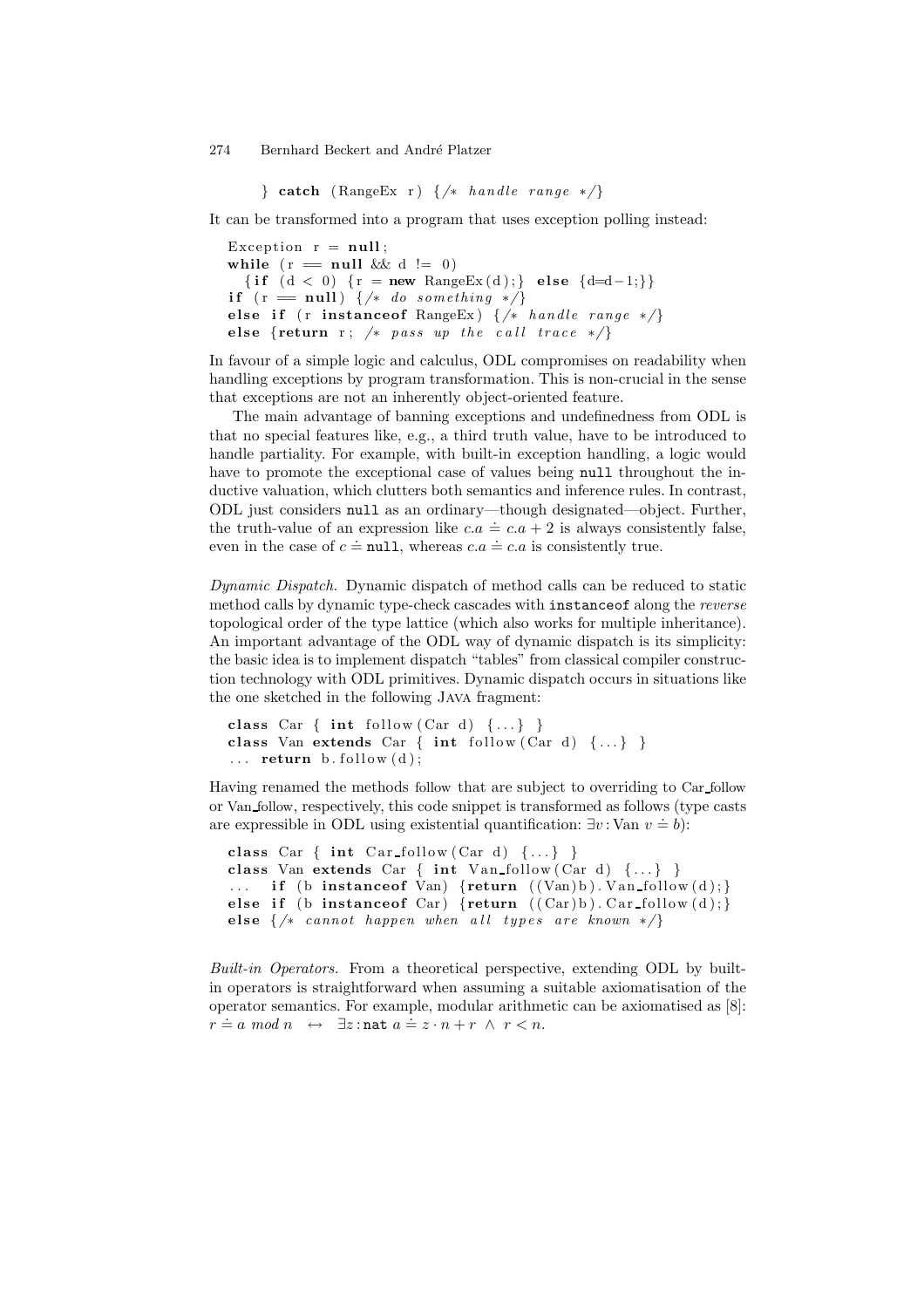Running Example. Consider the following Java fragment that illustrates sequence number generation in object database applications and also is a typical part of the implementation of enumeration types in Java (sequence numbers are assumed to be multiples of 5, for example):

class  $E \{$  static int g; int id; E create ()  $\{E \text{ r=new } E(); r.id=g; g=g+5; return r; \}$ 

With return-value  $r$ , the method body of create() has the ODL representation  $\alpha = r := \texttt{obj}_E(\texttt{next}_E), \texttt{next}_E := \texttt{next}_E + 1; r.\texttt{id} := g; g := g + 5 \text{ (using JAVA)}$ notation for field access). An important property of class E is that sequence numbers in the field id are unique identifiers for E-objects, which is expressed by the global state invariant  $\forall x : E \forall y : E (x \text{.id} = y \text{.id} \rightarrow x = y)$ . In this context, a typical conjecture is that two objects generated with successive invocations of  $\alpha$  have distinct identifiers, which is represented by the ODL formula:  $\forall x [\alpha](x \doteq r \rightarrow [\alpha] (x \cdot id < r \cdot id)).$ 

Discussion. Assignment to non-rigid function symbols cannot be removed from ODL without losing the operational basis for object-oriented programming that permits the change of structured and dynamically typed data or terms.

Likewise, object creation constitutes an essential ingredient to the dynamics of object-oriented systems. Allocating objects at run-time is characteristic of object-oriented programming. With the presence of object enumerator symbols, ODL does not need a native allocation operator. Both the axiomatisation and the translation are convincing and the practical performance achieved with object enumerators is appropriate [18] (similar reasons apply for dynamic dispatch).

# 4 A Sequent Calculus for ODL

Overview. In this section, we present a sound and (relatively) complete sequent calculus for ODL. The basic idea of the ODL calculus is to perform a symbolic program execution, thereby successively analysing programs and transforming them into logical formulas describing their effects. Yet, rule applications for firstorder reasoning and program reasoning are not separated but intertwined.

For first-order and propositional logic standard rule schemata are listed in Table 1, including an integer induction scheme. Within the rules for the program logic part (Table 2), state update rules R29–R30 constitute a peculiarity of ODL and will be discussed after defining rule applications. Essentially, the ODL inference rules have the effect of reducing more complex formulas to simpler ones. Prior to handling loops by R27 or R22, they transform formulas to the normal form  $\langle U \rangle$ (while(e)  $\alpha$ ) $\phi$  or [U][while(e)  $\alpha$ ] $\phi$  with some update U. The rules for treating control structures work similar to the case of the While programming language.

**Rules of the Calculus.** A sequent is of the form  $\Gamma \vdash \Delta$ , where  $\Gamma$  and  $\Delta$  are sets of formulas. Its informal semantics is the same as that of  $\bigwedge_{\phi \in \Gamma} \phi \to \bigvee_{\psi \in \Delta} \psi$ .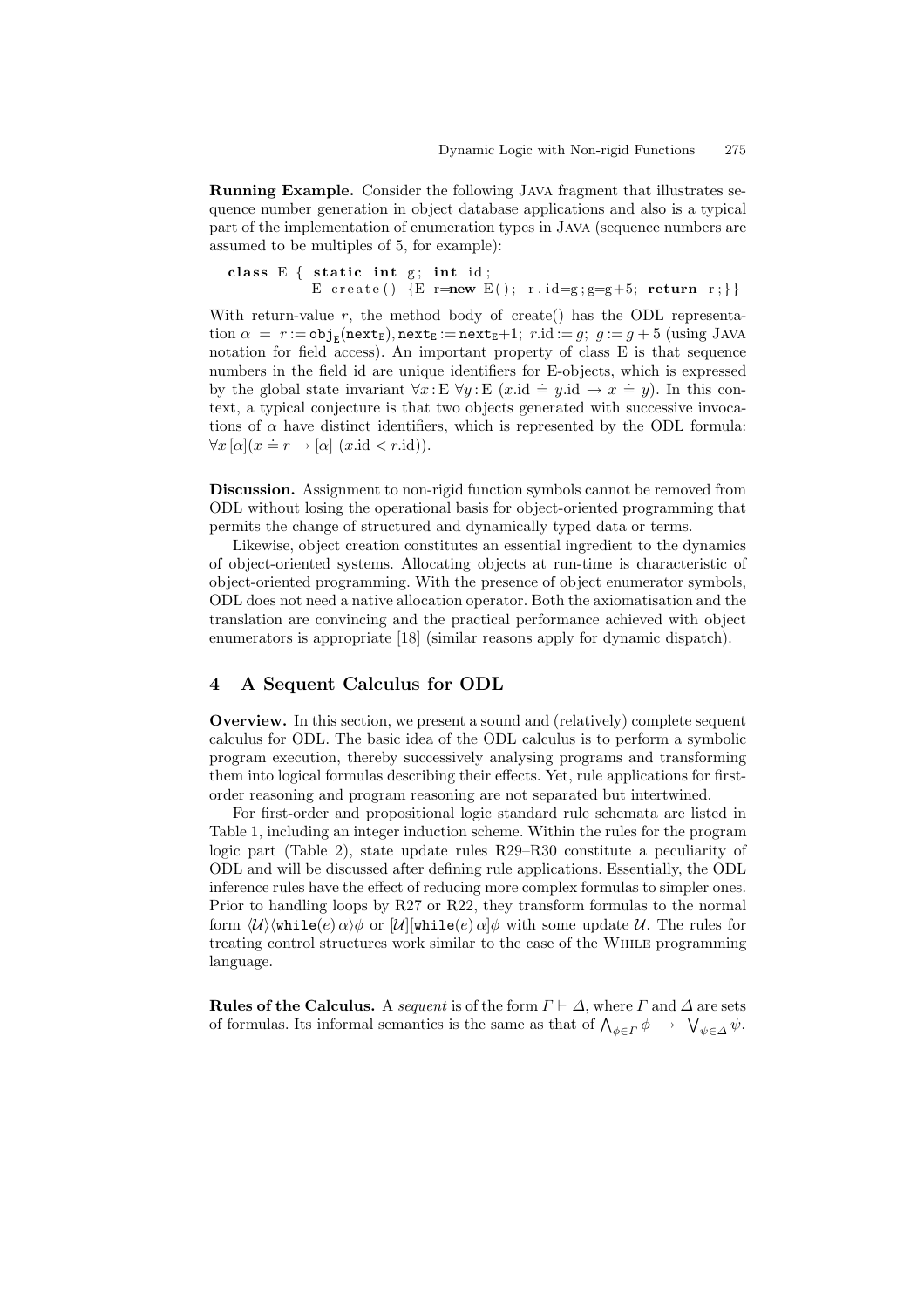| $(R1) \frac{\vdash A}{\neg A \vdash}$                    | $(R4)$ $\frac{A, B \vdash}{A \land B \vdash}$                                                        | $(R7)$ $\frac{A \vdash B \vdash}{A \lor B \vdash}$ | $(R10) \frac{\vdash A \quad B \vdash}{A \rightarrow B \vdash}$                         |
|----------------------------------------------------------|------------------------------------------------------------------------------------------------------|----------------------------------------------------|----------------------------------------------------------------------------------------|
| $(R2)$ $\frac{A \vdash}{\vdash \neg A}$                  | $(R5)$ $\frac{\vdash A \vdash B}{\vdash A \land B}$                                                  | $(R8) \frac{\vdash A, B}{\vdash A \vee B}$         | (R11) $\frac{A \vdash B}{\vdash A \to B}$                                              |
| $(R3) \frac{\vdash A_x^{\alpha}}{\vdash \forall x \; A}$ | $(R6)$ $\frac{A_x^t, \forall x \, A \vdash}{\forall x \, A \vdash}$                                  | $(R9)$ $\frac{A_x^A +}{\exists x A \vdash}$        | $(R12) \frac{\vdash A_x^t, \exists x \, A}{\vdash \exists x \, A}$                     |
| $(R13)$ $\overline{A \vdash A}$                          | (R15) $\frac{\Gamma_t^{t'}, t \doteq t' \vdash \Delta_t^{t'}}{\Gamma_t \doteq t' \vdash \Delta_t}$   | $(R17)$ $\overline{+ t \doteq t}$                  |                                                                                        |
| $(R14)$ $\frac{A \vdash \vdash A}{\vdash}$               | (R16) $\frac{\Gamma_t^{t'}, t' \doteq t \vdash \Delta_t^{t'}}{\Gamma_t t' \doteq t \vdash \Delta_t}$ |                                                    | (R18) $\frac{\vdash \phi(0) \quad \phi(X) \vdash \phi(X+1)}{\vdash \forall n \phi(n)}$ |

Table 1. First-order logic part of the ODL calculus.

ODL inference rules use substitutions that replace terms (not only variables) by terms and take effect within formulas and programs. The result of applying to  $\phi$  the substitution that replaces s by t is defined as usual; it is denoted by  $\phi_s^t$ . Yet, only admissible substitutions are applicable, which is crucial for soundness:

**Definition 6 (Admissible substitution).** An application of a substitution  $\theta$ is admissible if no replaced term s occurs  $(a)$  in the scope of a quantifier binding a variable of  $\theta(s)$  or s, nor (b) in the scope of a modality in which an update to a non-rigid function symbol of  $\theta(s)$  or s occurs.

As common in sequent calculus, although the direction of entailment is from premisses (sequents above bar) to conclusion (sequent below), the order of reasoning is converse in practice. Rules are applied analytically, starting with the proof obligation at the bottom. To highlight the logical essence of inference rules, the ODL calculus provides the rule schemata R1–R30 to which the following definition associates the inference rules that are applicable during an ODL proof.

**Definition 7 (Rules).** The rule schemata in Tables 1 and 2 induce rules by:

1. If  $\Phi_1 \vdash \Psi_1 \ldots \Phi_n \vdash \Psi_n$  /  $\Phi \vdash \Psi$  is an instance of one of the rule schemata R1–R26, then

$$
\frac{\Gamma,\langle U \rangle \Phi_1 \vdash \langle U \rangle \Psi_1, \Delta \dots \Gamma, \langle U \rangle \Phi_n \vdash \langle U \rangle \Psi_n, \Delta}{\Gamma,\langle U \rangle \Phi \vdash \langle U \rangle \Psi, \Delta}
$$

is an inference rule of the ODL calculus, where  $\mathcal U$  is an arbitrary (or empty) state update, and  $\Gamma$ ,  $\Delta$  are finite sets of context formulas. The formulas within the schemata R19–R22 can occur on either side of the sequent.

- 2. Instances of the rule schemata R27 and R28 can be applied as an inference rule of the ODL calculus.
- 3. If (a) s  $\rightsquigarrow$  t is an instance of term rewrite rule R29 or R30, (b)  $\Phi' \vdash \Psi'$ results from a sequent  $\Phi \vdash \Psi$  by substituting t for s, and (c) that substitution is admissible, then the ODL calculus contains the rule  $\Phi' \vdash \Psi' / \Phi \vdash \Psi$ .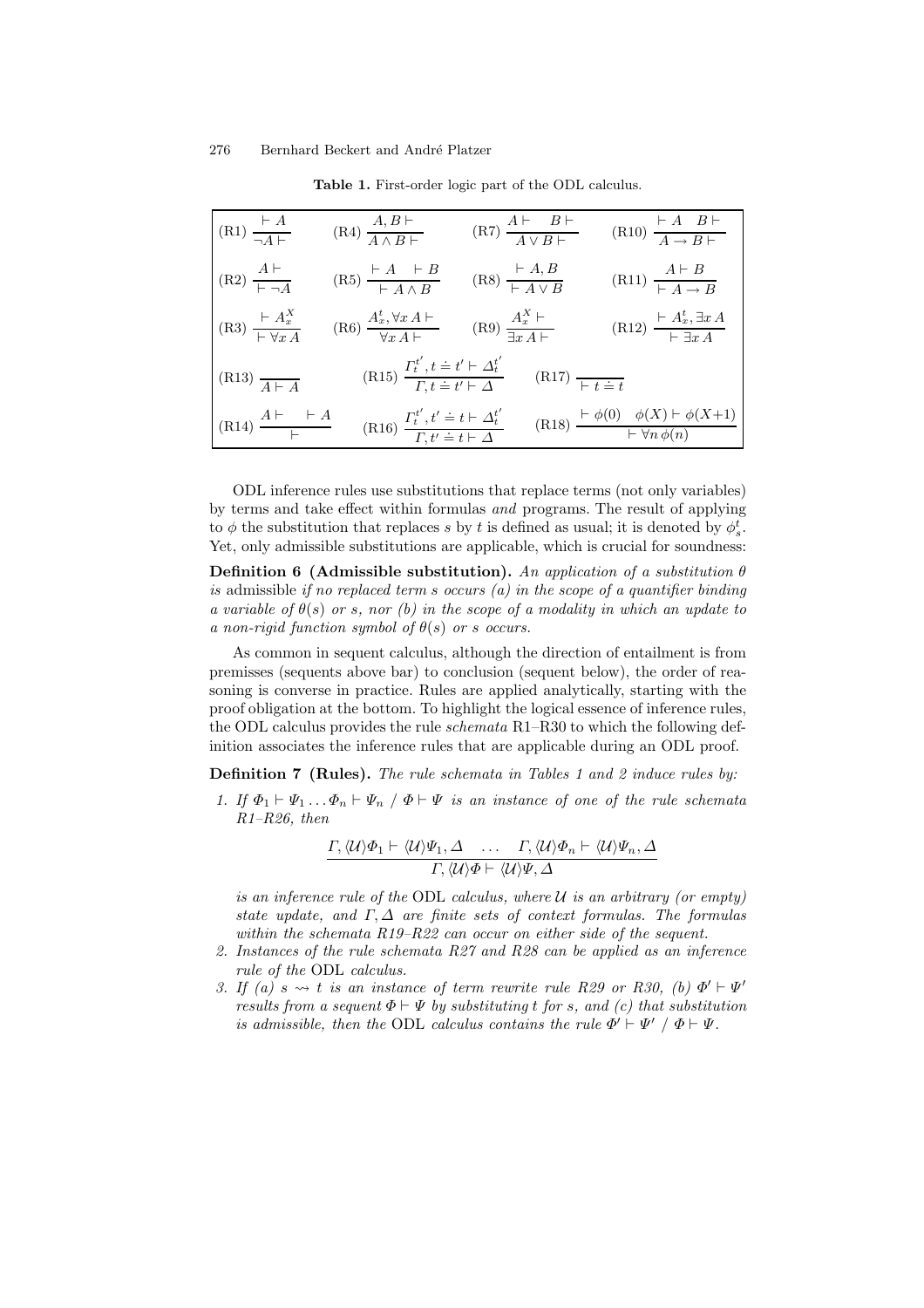| $(R19) \frac{\langle \alpha \gamma \gamma \gamma \rangle \varphi}{\langle \alpha \cdot \gamma \rangle \varphi}$                                                                                                                                                                                                                                 | $(R24)$ $\overline{+$ obj <sub>c</sub> $(i) \doteq$ obj <sub>c</sub> $(i) \rightarrow i \doteq i$                                                                                                            |  |  |
|-------------------------------------------------------------------------------------------------------------------------------------------------------------------------------------------------------------------------------------------------------------------------------------------------------------------------------------------------|--------------------------------------------------------------------------------------------------------------------------------------------------------------------------------------------------------------|--|--|
| $(R20) \frac{(e \rightarrow \phi) \land (\neg e \rightarrow \phi) \land (n \rightarrow \phi)}{n \cdot f(e) \land \phi}$                                                                                                                                                                                                                         | $(R25)$ $\overline{+ \neg(\text{obj}_c(i) \doteq \text{obj}_D(j))}$                                                                                                                                          |  |  |
| (R21) $\frac{(e \to \phi(t)) \land (\neg e \to \phi(t'))}{\phi(\text{if } e \text{ then } t \text{ else } t' \text{ fi})}$                                                                                                                                                                                                                      | $(R26)$ $\overline{+ \forall o : C \ (o \text{ instance of } C \lor o = \text{null})}$                                                                                                                       |  |  |
| (R22) $\frac{\{\text{if}(e) \{\alpha; \text{while}(e) \alpha\}\}\phi}{\{\text{while}(e) \alpha\}\phi}$                                                                                                                                                                                                                                          | (R27) $\frac{\Gamma \vdash \langle \mathcal{U} \rangle p, \Delta \quad p, e \vdash [\alpha] p \quad p, \neg e \vdash \phi}{\Gamma \vdash \langle \mathcal{U} \rangle [\text{while}(e) \alpha] \phi, \Delta}$ |  |  |
| (R23) $\frac{A \vdash B}{\exists x \; A \vdash \exists \neg D}$                                                                                                                                                                                                                                                                                 | (R28) $\frac{A \vdash B}{\sqrt{a \lambda A + \sqrt{a \lambda R}}}$                                                                                                                                           |  |  |
| $(R29) \langle \mathcal{U} \rangle f(u) \rightsquigarrow$<br>if $s_{i_r} \doteq \langle \mathcal{U} \rangle u$ then $t_{i_r}$ else  if $s_{i_1} \doteq \langle \mathcal{U} \rangle u$ then $t_{i_1}$ else $f(\langle \mathcal{U} \rangle u)$ fi fi<br>where $i_1 < \cdots < i_r$ are all those indices with $f_{i_j} = f$ , for some $r \geq 0$ |                                                                                                                                                                                                              |  |  |
| $(R30) \langle \tilde{\mathcal{U}} \rangle \langle \mathcal{U} \rangle \phi \rightsquigarrow \langle \tilde{\mathcal{U}}, f_1(\langle \tilde{\mathcal{U}} \rangle s_1) := \langle \tilde{\mathcal{U}} \rangle t_1, \dots, f_n(\langle \tilde{\mathcal{U}} \rangle s_n) := \langle \tilde{\mathcal{U}} \rangle t_n \rangle \phi$                 |                                                                                                                                                                                                              |  |  |

Table 2. Program logic part of the ODL sequent calculus.

In the rule schemata, t, t' are terms, X is a new logical variable,  $C \neq D$  are objecttypes and  $\langle \mathcal{U} \rangle$ ,  $\langle \tilde{\mathcal{U}} \rangle$  are updates. All substitutions are admissible, in particular the (implicit) substitution that inserts t into  $\phi(t)$  must be admissible. In R29 and R30,  $\langle \mathcal{U} \rangle$  is of the form  $\langle f_1(s_1) := t_1, \ldots, f_n(s_n) := t_n \rangle$ , working accordingly for other arities of f. Moreover, in all rule schemata, the schematic modality  $\{\cdot\}$ can be instantiated with both  $\lceil \cdot \rceil$  and  $\langle \cdot \rangle$ . The same modality instance has to be chosen within a single schema instantiation, though.

It is of utmost importance for soundness that only the rule schemata R1–R26 allow to add an update prefix  $\mathcal U$  and a sequent context  $\Gamma, \Delta$  (case 1 in the above definition), while that is not possible for rule schemata R27 and R28 (case 2) because of their global form of reasoning.

Rule R26 expresses that all objects, except null, that will ever exist are generated by object creation expressions. In addition to the standard treatment of equalities, it can be used to discharge proof obligations depending on dynamic types, which typically occur during object-oriented verification. Similarly, R24 and R25 directly express the disjoint bijection restrictions on object enumerators (see Section 3) that are needed to reflect the impact of the type system.

The rewrite schema R29 symbolically executes a state update. Besides promoting the effect of updates to the arguments inductively, R29 basically unfolds changes to the top-level symbol in the order appearing within update  $U$ . Thereby, it respects the last-win semantics that ODL uses for clashing updates. In case of a singleton state update U of the form  $f(s) := t$ , the rewrite simplifies to  $\langle u \rangle f(u) \rightsquigarrow$  if  $s = \langle u \rangle u$  then t else  $f(\langle u \rangle u)$  fi. The conditional terms introduced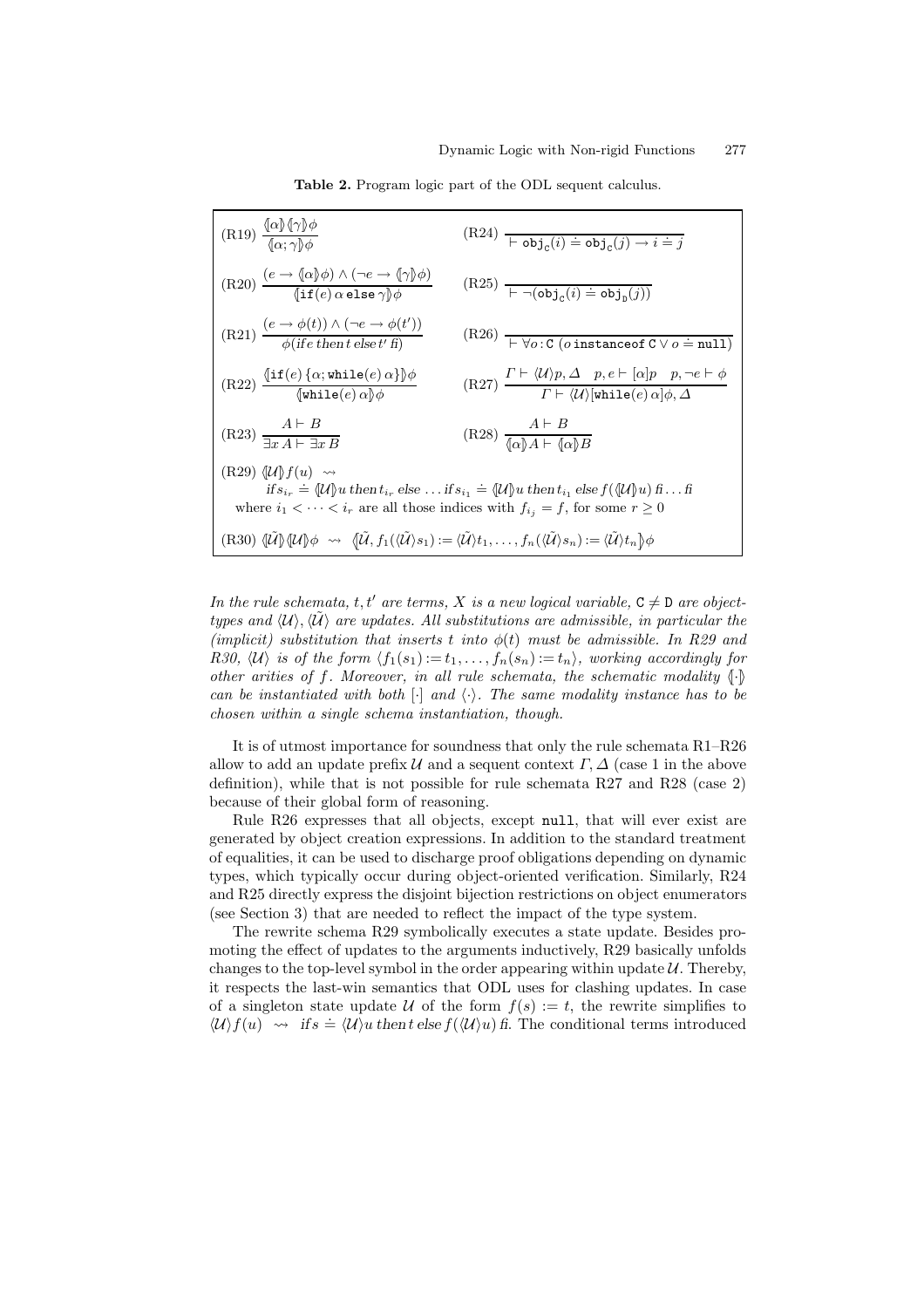|     | $\ast$<br>.                                                                                                                    |
|-----|--------------------------------------------------------------------------------------------------------------------------------|
|     | <sup>R17</sup> X.id $\lt q, \neg o(n) = X \vdash X$ .id $\lt q$<br>$X \text{.} \mathrm{id} < q$ , $o(n) \doteq X \vdash q < q$ |
|     | $R5$ $X \text{.} \text{id} < g \vdash (\neg o(n) = X \rightarrow X \text{.} \text{id} < g) \land (o(n) = X \rightarrow g < g)$ |
| R21 | $X \cdot id < q \vdash (if o(n) \doteq X then g else X \cdot id f) < q$                                                        |
| R29 | $X \cdot id < g \vdash [r := o(n), n := n+1, o(n) \cdot id := g, g := g + 5]$ (X $\cdot id < r \cdot id$ )                     |
|     | $R^{30}$ $X \text{.} \text{id} < g \vdash [r := o(n), n := n+1, o(n) \text{.} \text{id} := g   g := g + 5 ]$ (X.id < r.id)     |
| R30 | $X \cdot id < g \vdash [r := o(n), n := n+1][r \cdot id := g][g := g + 5]$ $(X \cdot id < r \cdot id)$                         |
| R19 | $X \cdot id < g \vdash [r := o(n), n := n+1][r \cdot id := g; g := g + 5]$ (X $\cdot id < r \cdot id$ )                        |
| R19 | $X \cdot id < g \vdash [\alpha] (X \cdot id < r \cdot id)$                                                                     |
| R11 | $\vdash X \text{.} \text{id} < g \rightarrow [\alpha] \ (X \text{.} \text{id} < r \text{.} \text{id})$                         |
| R3  | $\vdash \forall x \colon E \ (x \text{.} \text{id} < q \rightarrow [\alpha] \ (x \text{.} \text{id} < r \text{.} \text{id}))$  |

**Table 3.** Proof of sequence number generation (with  $o \equiv \text{obj}_E$  and  $n \equiv \text{next}_E$ ).

herewith can, in turn, vanish according to schema R21 once the substitution is admissible. Deferring R21 avoids branching until necessary for progress.

The rules R23 and R28, which are required for completeness but are rarely used in practice, characterise a global consequence relation.

Definition 8 (Provability, derivability). A formula  $\psi$  is provable from a set  $\Phi$  of formulas, denoted by  $\Phi \vdash_{\text{ODL}} \psi$  iff there is a finite subset  $\Phi_0 \subseteq \Phi$  for which the sequent  $\Phi_0 \vdash \psi$  is derivable. In turn, a sequent  $\Phi \vdash \Psi$  is derivable iff there is an inference rule of the ODL calculus (Def. 7) with conclusion  $\Phi \vdash \Psi$ such that all premisses of the rule are derivable.

Verification Example. Continuing the example of Section 3, we consider a specification of the body  $\alpha$  (with return value r) of the create() method:  $\forall x \in \mathbb{R}$  (x.id  $\langle g \rightarrow [\alpha] (x \cdot id \langle r \cdot id)]$ ). On this basis, uniqueness of E-identifiers is due to the fact that create() is the only source for E-objects and that identifiers do not change after object creation (which needs to be proven separately).

Table 3 shows (part of) the proof for the above formula (the right branch remains open). Apart from reducing object creation to object enumerators, the proof essentially consists in update merging and applying the final update  $\mathcal{U} = [r := o(n), n := n+1, o(n)$ .id :=  $q, q := q + 5$ , which involves rewriting:  $\llbracket \mathcal{U} \rrbracket X$ .id  $\leadsto$  if  $o(n) \doteq \llbracket \mathcal{U} \rrbracket X$  then g else  $(\llbracket \mathcal{U} \rrbracket X)$ .id  $\hat{\pi} \leadsto$  if  $o(n) \doteq X$  then g else X.id fi.

With results about reasoning with created objects [18], the proof can be extended such that the right branch closes as well. That makes use of the fact that  $X$ —when it is restricted to objects that have already been created—must differ from the newly created  $r=o(n)$ . This manifests as an additional antecedent  $\exists k$  ( $X = o(k) \land k < n$ ), which contradicts  $o(n) = X$  in the right branch using R24.

Soundness and Completeness. With the usual notions of soundness and relative completeness, the ODL calculus is proven sound and a complete extension of first-order arithmetic [18]. Using the proof technique from [11], a central lemma is that all ODL formulas have an equivalent first-order arithmetic formula. This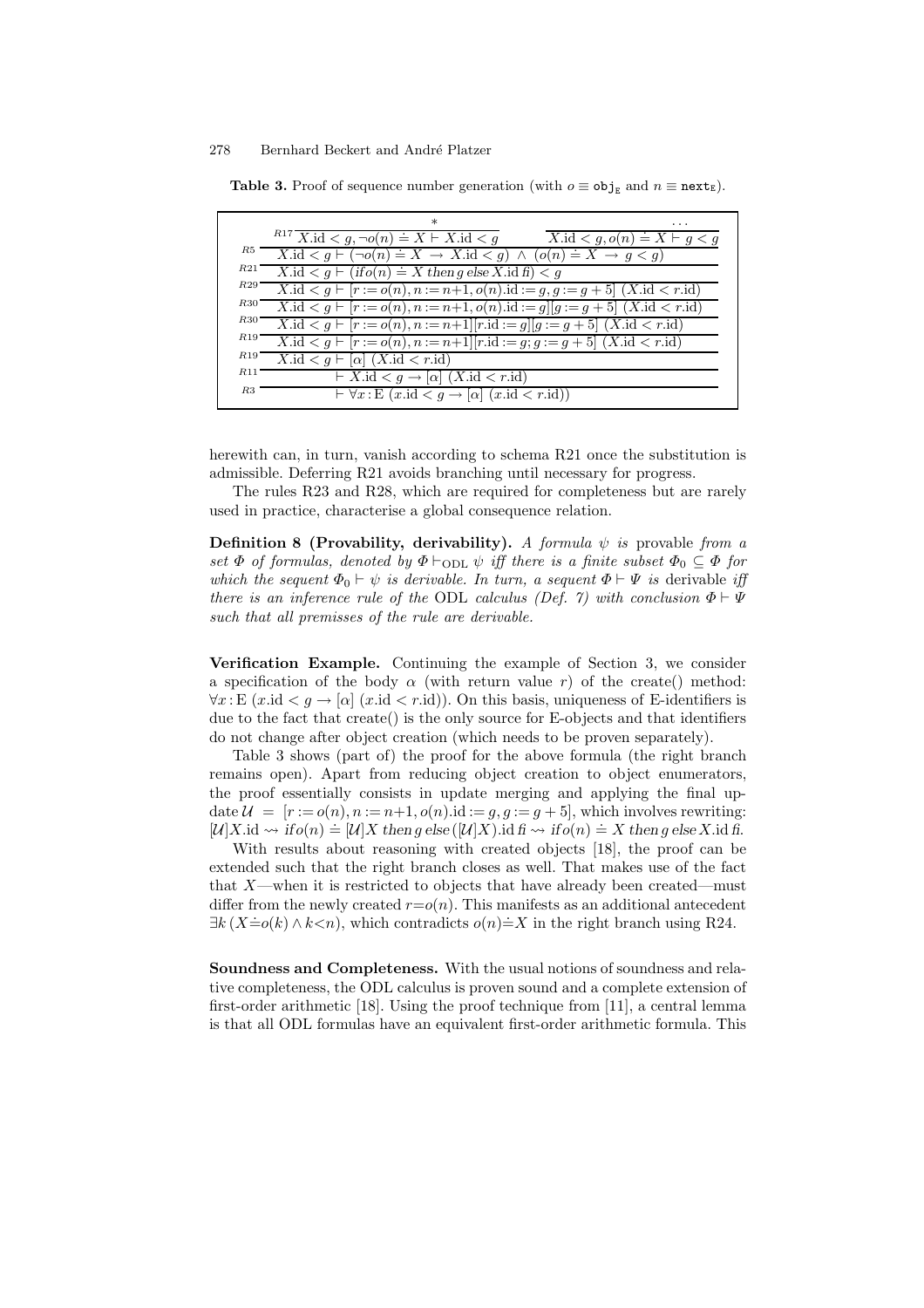requires Gödelisation of sequences, which is more complicated in the presence of non-rigid functions of finite but unbounded change.

Theorem 9 (Soundness and relative completeness). (1) The ODL calculus (Def. 8) is sound, i.e., derivable formulas are valid (true in all states of all interpretations).

(2) The ODL calculus is complete with respect to first-order arithmetic, i.e., if an ODL formula is valid, then it can be derived from a set of tautologies of first-order arithmetic.

Moreover, we have shown that relative completeness is preserved for conservative extensions of ODL with language features that so-called locally equivalent inference rules can reduce to original ODL [18].

Example 10 (Relatively complete coverage of for loops). Adding to ODL the rule "  $\vdash \langle \mathcal{U}; \text{while}(\chi) \{ \alpha; \gamma \} \rangle \phi / \vdash \langle \text{for}(\mathcal{U}; \chi; \gamma) \alpha \rangle \phi$ " yields a calculus for ODL extended with for loops that is complete w.r.t. first-order arithmetic. Similarly, constructor calls and side-effecting expression evaluation can be added to ODL without loss of relative completeness.

## 5 Conclusions and Future Work

We have introduced a dynamic logic, ODL, with non-rigid functions, and presented a sound and relatively complete calculus. The conceptual design of the logic ODL is guided by the ambition to capture the essence of reasoning for a coherent basis of object-oriented verification at an adequate level of abstraction.

ODL provides dynamically typed object enumerators and state updates, i.e., operations to change the interpretation of non-rigid function symbols. State updates work in parallel for multiple pointwise changes at once. With these extensions, notions of object-orientation can be embedded in ODL.

The ODL calculus is based on a classical sequent calculus for the While programming language [11]. In order to deal with function modification, rewrite rules have been introduced that promote the effect of a state update throughout the affected formula, with case distinctions to resolve potential aliasing. State update applications can be delayed to defer branching of the proof.

The completeness proof for our ODL calculus in [18] has revealed and fixed a flaw in the classical completeness proofs for dynamic logic (for While) [11, 7] concerning the treatment of multiple variables.

Future work includes a closer investigation of the pragmatic effects of the ODL approach to software verification. It is useful to build a modular set of verification components for object-oriented calculi by providing add-on inference rules for additional language features on the basis of the extension theorem in [18]. An investigation of the impact of parametric genericity for the type system seems worthwhile to a similar degree.

To sum up, the feasibility of defining an insightful essentials-only verification calculus for object-oriented programming, which is sound and complete relative to classical first-order arithmetic, has been demonstrated.